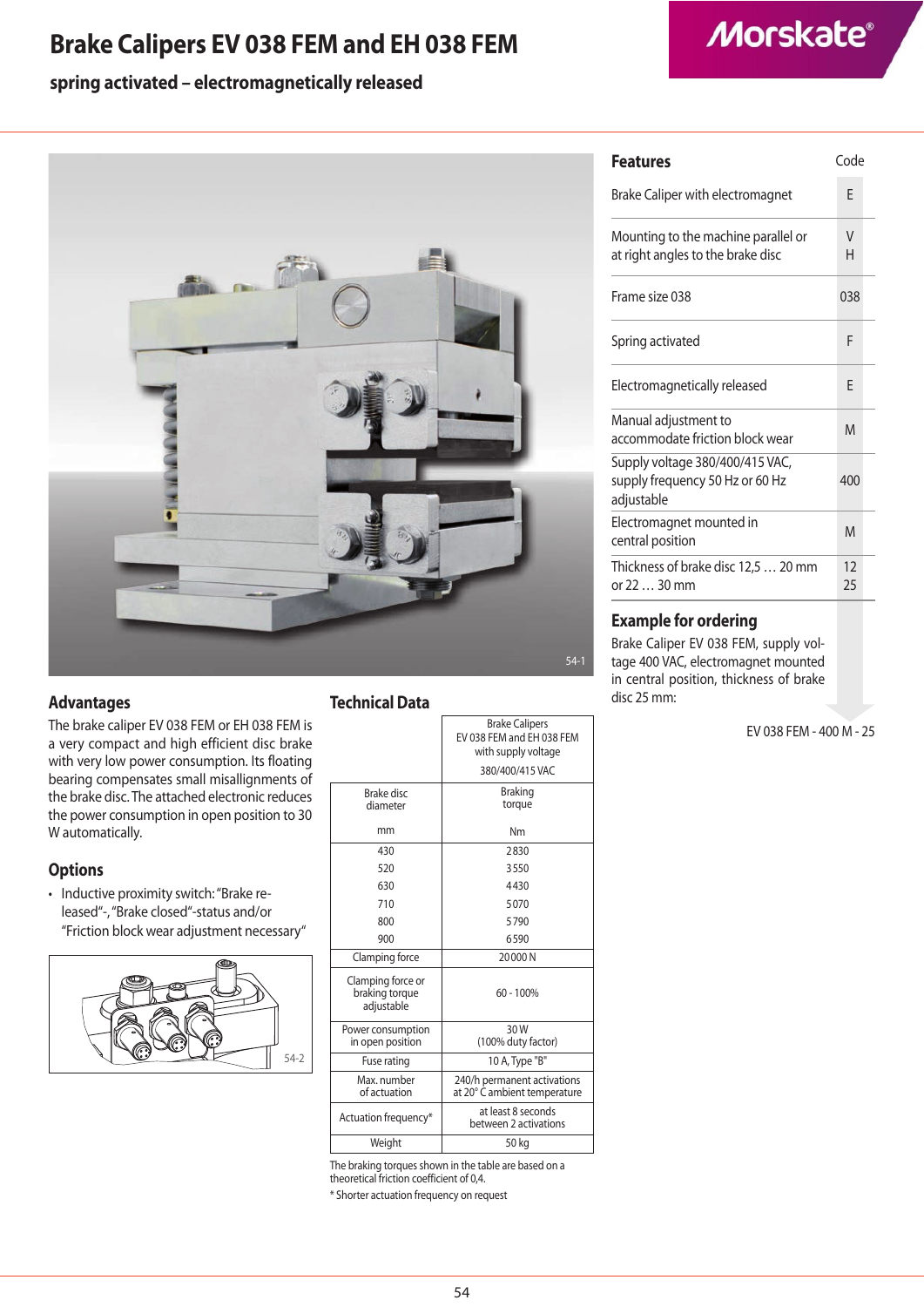### **Brake Calipers EV 038 FEM and EH 038 FEM**

### **spring activated – electromagnetically released**

## **Morskate®**

### **Brake Caliper EV 038 FEM**



### **Brake Caliper EH 038 FEM**





55-2

C mm